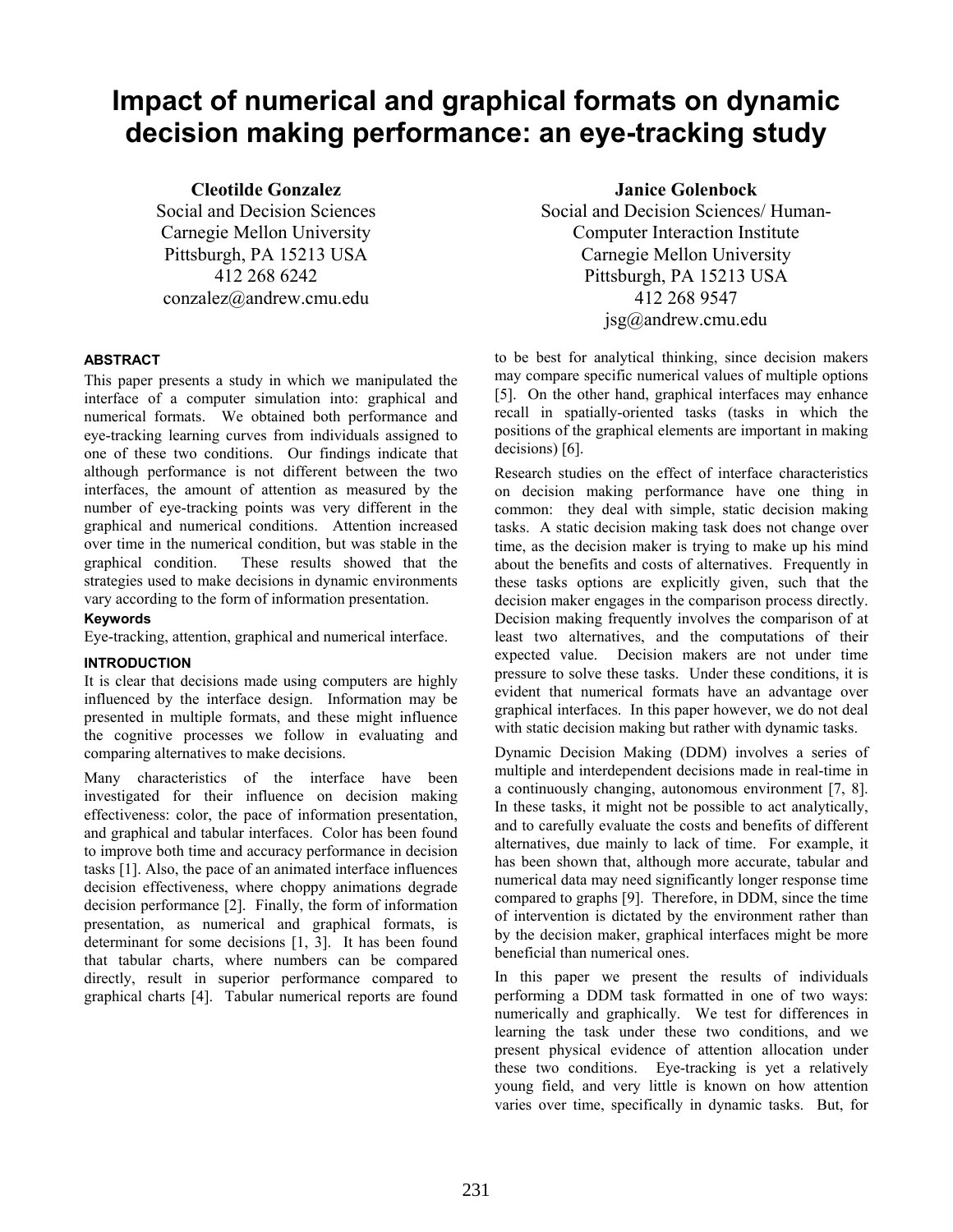what is known in Psychology in terms of attention and learning theories, we would expect attention to drop as participants practice the task [10]. We would not be able to predict if the reduction of eye-tracking points would be higher or lower depending on the form of presentation.

## **METHODS**

## **Dynamic Decision Making Task**

A dynamic decision making simulation used in previous research was also used for this study [11]. The simulation was called the Water Purification Plant (WPP). A screen shot of the WPP simulation is provided in Figure 1. WPP simulates a water distribution system. The system is made up of chains of tanks and each chain is assigned a particular deadline by which a participant must distribute all the water out of the chain. The distribution of water occurs by the participant opening or closing pumps in the chain. The simulation is a dynamic environment, where quantities of water in any of tanks may increase (water input from outside of the system) without the participant's knowledge. WPP is a resource allocation task, where the maximum number of pumps opened is 5. The decisions that a participant makes are interconnected: opening a pump in one chain may prevent one from opening the water flow in another chain. The main performance measure is the number of gallons of water that were left in the system by the participant after each deadline. For the purposes of this study, it was possible to achieve the goal of zero gallons of water missed, indicating that the participant delivered all the water on time. Under a different scenario zero may not be possible but the goal is still to minimize the amount of water left behind, i.e. there is always a minimal solution to the task.



Figure 1. The layout of the WPP task

## **The eyetracker apparatus**

The EyeLink eyetracker was produced by SensoMotoric Instruments, and allows the experimenter to know where the subject was looking at each millisecond of the simulation. The eyetracker consists of an apparatus worn on the subject's head with a small camera pointed at each

eye. Sensors on the monitor help track where the head is moving and which direction it is pointing, to help calibrate the eye movement data.

Each day, each participant is calibrated in the eye tracker. This involves a set of steps where the subject follows a dot on the screen. After "Good Calibration" is reached, the data collection using WPP begins, with calibration in between each trial.

#### **Experimental Design**

This was a 2 x 16 mixed experimental design. The between factors variable is the form of information presentation (Graphical or Numerical) and the within factors variable is the number of practice trials allowed for each subject (1 to 16). The graphical version of the interface is shown in Figure 1, and the numerical version is shown in Figure 2.



Figure 2. Numerical version of the WPP task.

#### **Participants**

Twenty-one College students from Carnegie Mellon University and the University of Pittsburgh participated in this study. Ten participants were randomly assigned to the graphical condition and eleven to the numerical condition. They averaged age of 23. Ads were sent out to recruit subjects, and they signed up online for a given time-slot.

## **Data collection and preparation**

#### *Behavioral data*

The main performance variable is the total number of gallons missed. Participants had a running counter in the upper left corner indicating the number of missed gallons, updated after each deadline passed. There are many possible decision sequences for activating and deactivating pumps and achieving the optimal performance of zero (pumping all the water buckets in time). As a reasonable upper limited yardstick for performance, we ran the simulation making random assignments, maintaining no idle time (that is, never having idle pumps). We call this strategy the zero intelligence scheduler. The results for 30 replications of random assignments were a mean of 182.9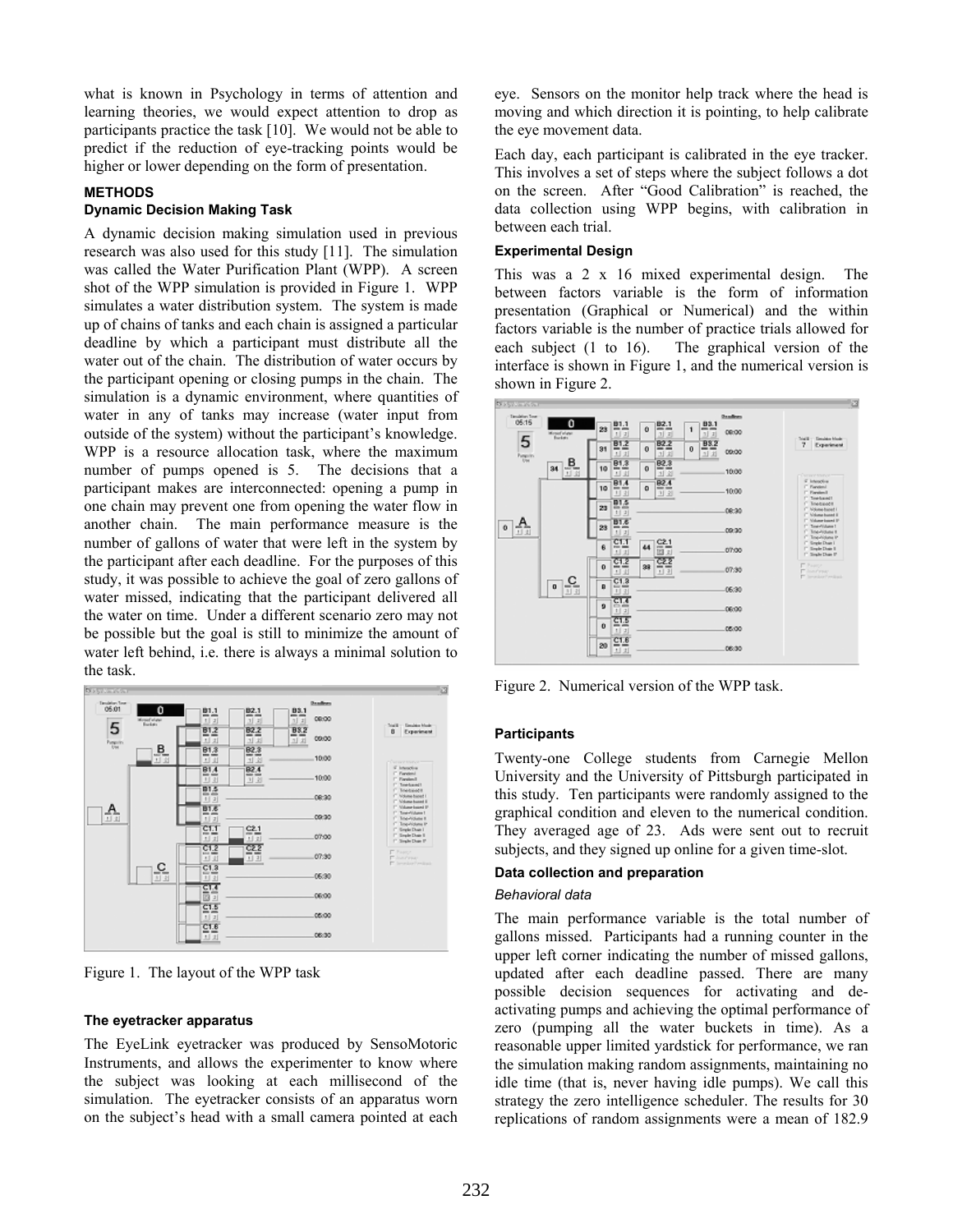missed buckets with a standard deviation of 28.4. Therefore, reasonable performance is between zero and 200.

#### *Eye-tracking data*

The eyetracker software outputs data files with 250 samples every second. Each sample contains: Time, the *x*axis location for the left and right eyes (LeftX, RightX), the *y*-axis location (LeftY, RightY), the pupil size of the left and the right eye. Each trial of the simulation lasted 8 minutes. Therefore we had about 120,000 points in each file. Each trial ran by each subject produced one of these files. So that, in total, we had 336 (21 times 16) files with eye-tracking data.

Unfortunately, without a chinrest and with the long time per trial, the eyetracking data resulted in poor final calibration. To recalibrate the data after collection, we used a LISP program developed at CMU for this purpose [12]. This program uses the Interpretation Tree Algorithm which uses pattern matching to match the data we collected to a model we define previously. This algorithm can therefore detect and correct systematic bias caused by miscalibration. The data analyses show the number of samples as they change over time and per condition.

#### **Procedures**

The data for this experiment was collected over a 4-week period. Each week for 4 weeks, data from 5-7 subjects were gathered, since only one subject could run the simulation at a time and each session took one hour.

On the first day, participants were given instructions on the objective of the task and how to use the simulation to perform the task. Instructions were provided by following a standard script, and by allowing the participants to run the simulation in a training mode (at a very slow speed of 30 minutes for a single trial). Participants were randomly assigned to either the Graphical or Numerical condition for the last four days (days 1-4 of experimental sessions). During the experimental hours, participants ran four 8 minute trials each day while wearing the eyetracker.

#### **RESULTS**

Our first hypothesis was that we would see a difference in the way participants learn the dynamic task while using a Graphical versus Numerical interface. Figure 3 shows the average performance per trial for all individuals in the two interface conditions. The statistical analyses showed significant learning overall  $(F(15,285)=17.91, p<.000)$ , but not significant difference between numerical and graphical conditions  $(F(15,285) = 1.41, n.s.)$ . Although not a significant result, Figure 3 shows better performance by individuals assigned to the Graphical condition in most of the trials.

Our second hypothesis was that there would be a reduction of attention as participants practiced the task. We expected an overall attention reduction, but did not know of enough

previous research to expect a difference in attention between Graphical and Numerical interfaces. Our



Figure 3. Performance in Graphical and Numerical interfaces.

measure of attention is the number of fixation points over time. The statistical analyses showed no difference in the number of eye tracking samples over time  $(F(15, 285)=1.18, n.s.).$ 

Figure 4 shows the average sample points per trial for both numerical and graphical conditions.



Figure 4. Fixation points in Graphical and Numerical Interfaces

According to this data we could expect a significant difference in the fixation points due to the numerical and graphical interfaces. The statistical analysis showed that the attention learning curves are different for these two interfaces  $(F(15, 285=1.82, p<0.65))$ . Analyses of learning that occurred within each of the interfaces indicated that in the numerical condition the amount of attention as measured by the number of eye-tracking points increased